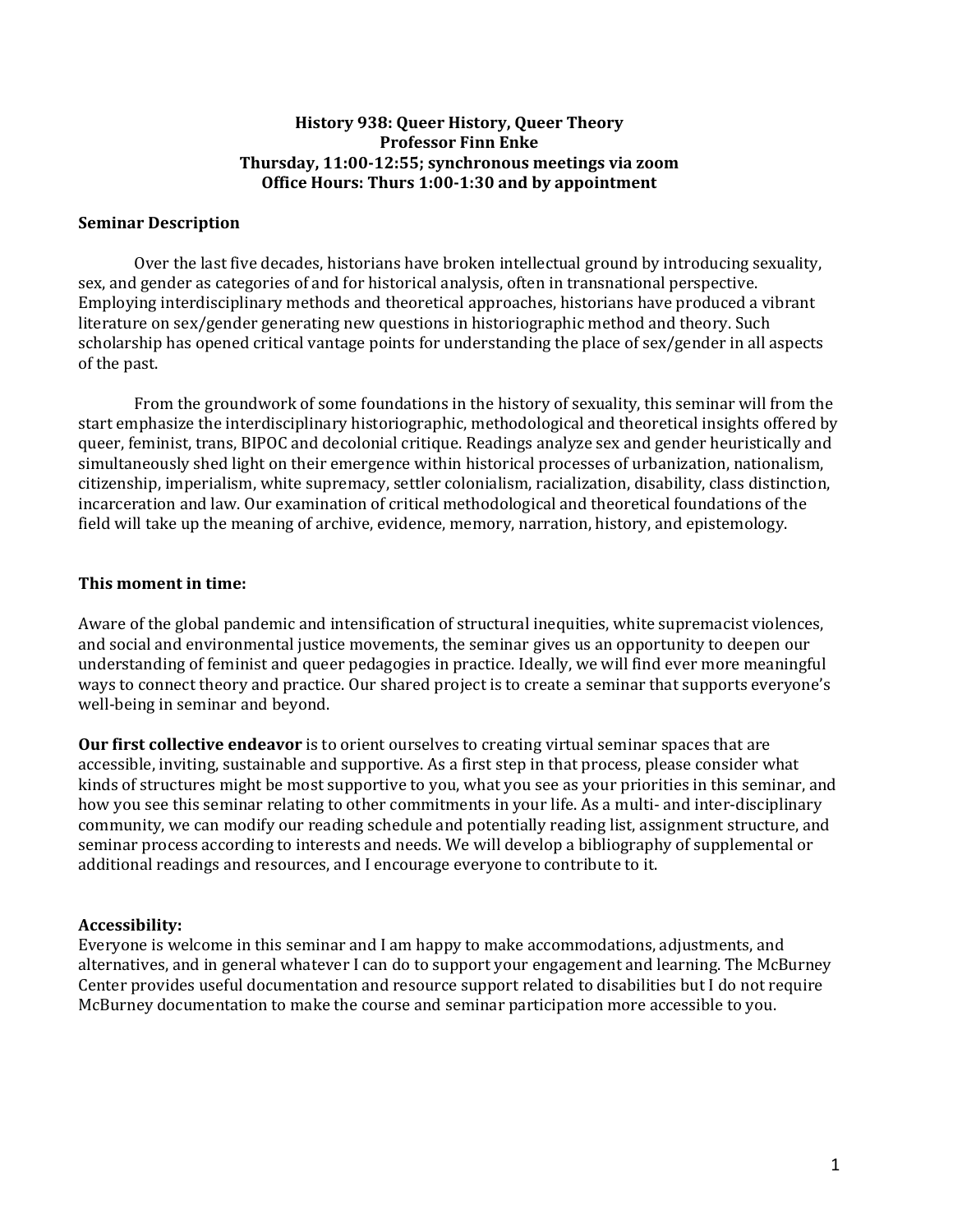#### **Learning Goals and Outcomes:**

#### **We will further hone the skills appropriate to MA/Ph.D. in History and Interdisciplines to gain:**

\*deeper sense of the historiographic trajectory and transformations that have contributed to the history of gender and sexuality including queer theory;

\*skills of critical analysis using historiographic method and insights;

\*discernment of the epistemological foundations on which varied research rests;

\*collaborative process, listening and respect for questions and differing perspectives;

\*initiative and confidence in articulating your own research and its relation to scholarship;

\*increased facility with contextually appropriate vocabularies and textual production;

\*creative synthesis and original expression.

**3 credit course expectations.** The credit standard for this course is met by an expectation of a total of 135 hours of student engagement with the course's learning activities (at least 45 hours per credit or 9 hours per week), which include regularly scheduled meeting times (group seminar meetings of 115 minutes per week), reading, writing, and projects as described in the syllabus.

# **Reading List**

**Books** avail via UW Libraries, A Room of One's Own bookstore, and online booksellers.

Michel Foucault, *The History of Sexuality,* vol. 1 Qwo-Li Driskill, *Asegi Stories: Cherokee Queer and Two Spirit Memory* Zeb Tortorici, *Sins Against Nature: Sex and Archives in Colonial Spain* Afsaneh Najmabadi, *Women w/ Mustaches and Men w/o Beards: Gender and Sxl Anxieties of Iranian M* T. J. Tallie, *Queering Colonial Natal: Indigeneity and the Violence of Belonging in Southern Afric*a Amanda Lock Swarr, *Sex in Transition: Remaking Gender and Race in South Africa* Nayan Shah, *Stranger Intimacy: Contesting Race, Sexuality and the Law in the No Am West* Anita Kurimay, *Queer Budapest: 1863‐1961* Julian Gill Peterson, *Histories of the Transgender Child* Dan Royles, *To Make the Wounded Whole: The African American Struggle Against HIV/AIDS* Ghassan Moussawi, *Disruptive Situations: Fractal Orientalism and Queer Strategies in Beirut*

**Articles** will be provided electronically to the Files tab of your Canvas site.

## **Seminar Requirements:**

The two most important requirements of this seminar are that you pursue what you need to be pursuing in a way that is sustainable and illuminating for you, and that you help support everyone else in their process of learning what they want to learn. Beyond that, there are four formal assignment components briefly described below. Assignment guidelines and suggestions are detailed on pp. 5-6 of this syllabus.

### **1. Seminar Discussion and Participation, Collaborative co‐facilitation. (10%)**

A crucial portion of the learning for the semester takes place through dialogue with everyone in seminar to collectively build greater insight. Ideally, the seminar will be maximally responsive to what is of the moment and of concern in our readings and beyond.

Everyone's perspectives are essential to our learning. I especially encourage you to share your questions, interests and concerns, and also be a co-caretaker of seminar dynamics. Every person comes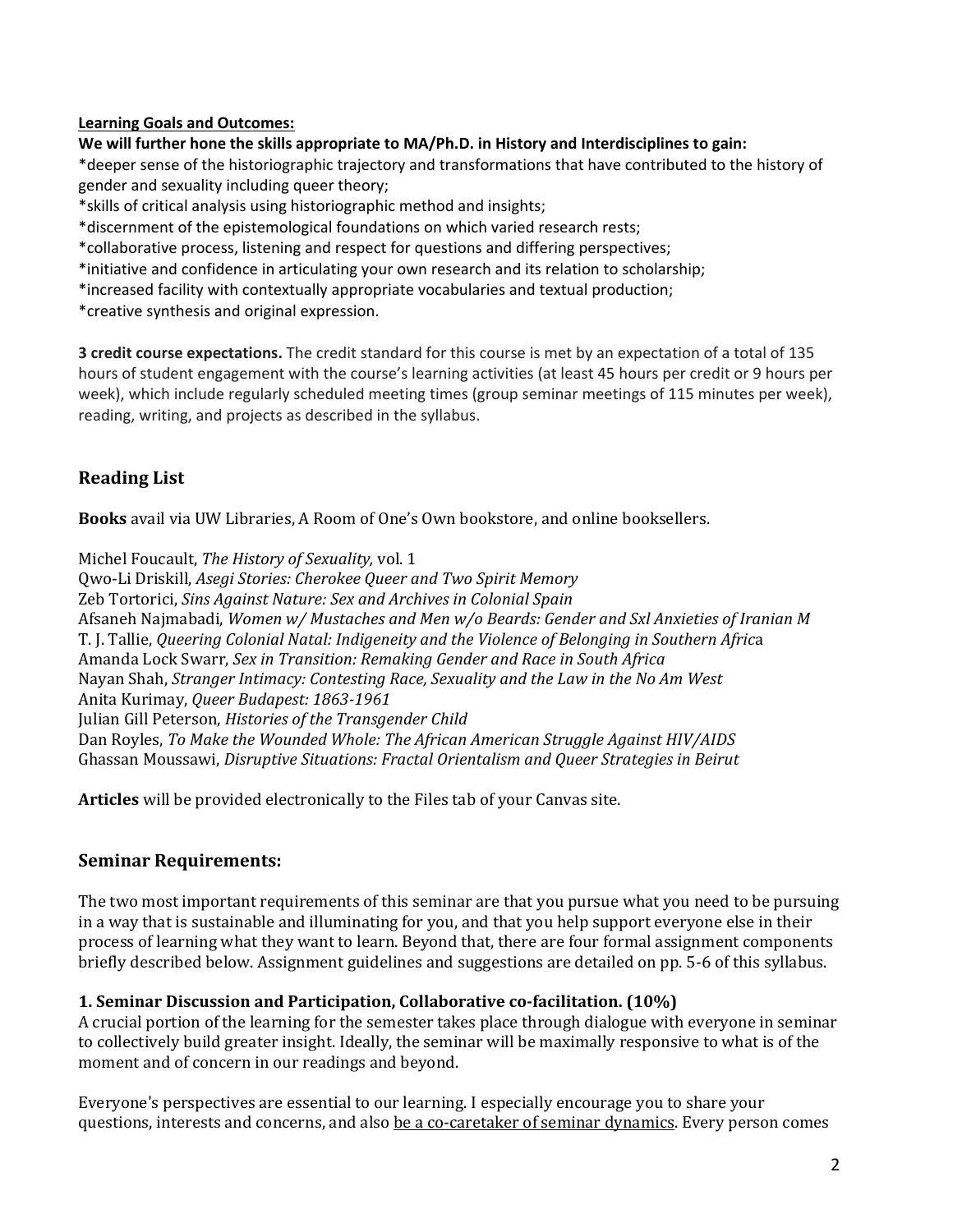here with immeasurable and unique insight and experience, and it is up to each individual to help nourish everyone's presence.

With that in mind, I encourage you to speak in the first person singular from your own experience (for example: avoid using "we" statements such as "we grow up learning x" and instead try, "I grew up learning x"). Practice refraining from making assumptions about people's backgrounds, avoid generalizing about communities, increase awareness of your biases, and approach our sources and each other with openness. We each arrive here with a unique intellectual background and we have no common knowledge nor vocabulary. Thus, if you discuss something that we have not read together, please be prepared to explain the work and why it has been useful to you. With concepts, we can work together to discern their contextual origins and utility.

On Zoom, feel free to use the "chat" function to ask for a pause, share resources, or facilitate communication. As a learning community, it's awesome to be mindful of everyone's well-being, and help each other participate and be here as fully as possible. *This is at the heart of our work as seminar participants and beings living in a challenging world*.

## **2. Keywords and Questions**. **(10%)**

For each work on the syllabus: A. develop one or two **keywords** that best signal what for you are the most compelling or central aspects in the reading, and a sentence or two about why. B. What do you perceive is the **author's guiding question**? (Articulate this as a question in one sentence.) C. In relation to this work, what is *your* **guiding question**, in one sentence? D. I encourage you to write a quick (or not) reflection about what in this work is compelling or useful to you, given your interests. Make the reading work for you!

You are not required to hand this in, but I strongly encourage you to write it out and **bring it to seminar;** I will ask each person to share one or more of these items as we launch each seminar.

### **3. Weekly Topic, Thesis, Method, and Conversation Statements. (30%)**

Prior to seminar, for each reading: write out a) a succinct statement of the book's **topic**; b) succinct statement of the author's **thesis**, c) a succinct description of **method**, and c) a note about the **conversation** to which this book contributes. Bring these to seminar each week*.* These are required but not graded. (1-2 pages max)

**We will work with these each week during seminar,** using collaborative google docs and discussion. The diversity of our reading approaches will help us collectively hone in on the core argument and method of the work in question, also improve our analytical and reading skills and increase our understanding of historiography and the ways that academic fields grow and transform.

**4. Five Historical Analysis Papers (4‐5 pages) (50%).** These should be focused on a single week's readings but may draw other readings if useful to you. You may do these on any weeks you choose, but everyone must do one by Feb 18, and one by March 11. These are *due the day we discuss the readings* you are writing about. You do not need to do a separate Thesis and Method statement if you are doing an analysis paper. Post these to the Assignments Tab on Canvas.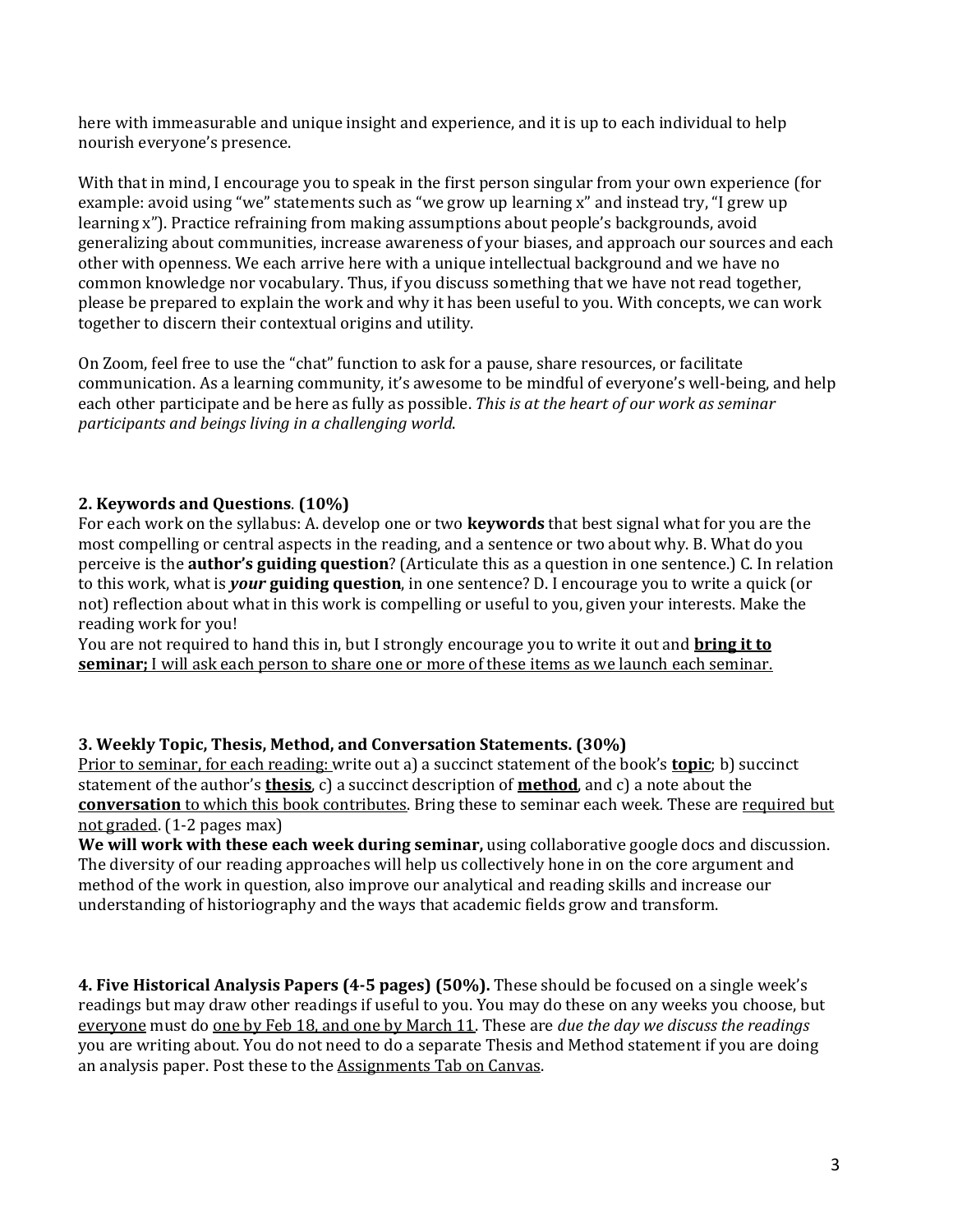# **Seminar Schedule**

| <b>January 28</b>  | <b>INTRODUCTION</b><br>Arondekar, "Without a Trace: Sexuality and the Colonial Archive"                                                                                                                                                         |
|--------------------|-------------------------------------------------------------------------------------------------------------------------------------------------------------------------------------------------------------------------------------------------|
| <b>Unit One:</b>   | <b>Constituting Sexuality and Gender</b>                                                                                                                                                                                                        |
| Feb. 4             | Michel Foucault, The History of Sexuality, Vol. 1. Especially focus on Parts II and III.<br>Arondekar, "Without a Trace: Sexuality and the Colonial Archive"                                                                                    |
| Feb. 11            | Qwo-Li Driskill, Asegi Stories: Cherokee Queer and Two-Spirit Memory                                                                                                                                                                            |
| Feb. 18            | Zeb Tortorici, Sins Against Nature: Sex and Archives in Colonial Spain<br>Jennifer Morgan, "'Some could suckle over their shoulders:"                                                                                                           |
| Feb. 25            | Afsaneh Najmabadi, Women w/ Mustaches and Men w/o Beards                                                                                                                                                                                        |
| Mar. 4             | Judith Butler, Gender Trouble. Focus on "Subjects of Sex/Gender/Desire;" "Bodily<br>Inscriptions, Performative Subversions;" "Conclusion;" and "Preface to 1999 Edition"<br>Sandy Stone, "The Empire Strikes Back: A Posttranssexual Manifesto" |
| <b>Unit Two:</b>   | <b>Queer Discursive Proliferation</b>                                                                                                                                                                                                           |
| Mar. 11            | Nayan Shah, Stranger Intimacy: Contesting Race, Sexuality and the Law in the No Am West                                                                                                                                                         |
| Mar. 18            | Anita Kurimay, Queer Budapest: 1863-1961                                                                                                                                                                                                        |
| Mar. 25*           | Anita Kurimay will be presenting at 4pm! (no new reading, no seminar meet)                                                                                                                                                                      |
| Apr. 1             | Ghassan Moussawi, Disruptive Situations: Fractal Orientalism and Queer Beirut                                                                                                                                                                   |
| <b>Unit Three:</b> | Settler Colonies, the Nation, and Queer Transnational Stories                                                                                                                                                                                   |
| Apr. 8             | T. J. Tallie, Queering Colonial Natal                                                                                                                                                                                                           |
| Apr. 15            | Amanda Lock Swarr, Sex in Transition: Remaking Gender and Race in South Africa                                                                                                                                                                  |
| Apr. 22            | Julian Gill Peterson, Histories of the Transgender Child                                                                                                                                                                                        |
| Apr. 29            | Dan Royles, To Make the Wounded Whole: The African Am. Struggle Against HIV/AIDS                                                                                                                                                                |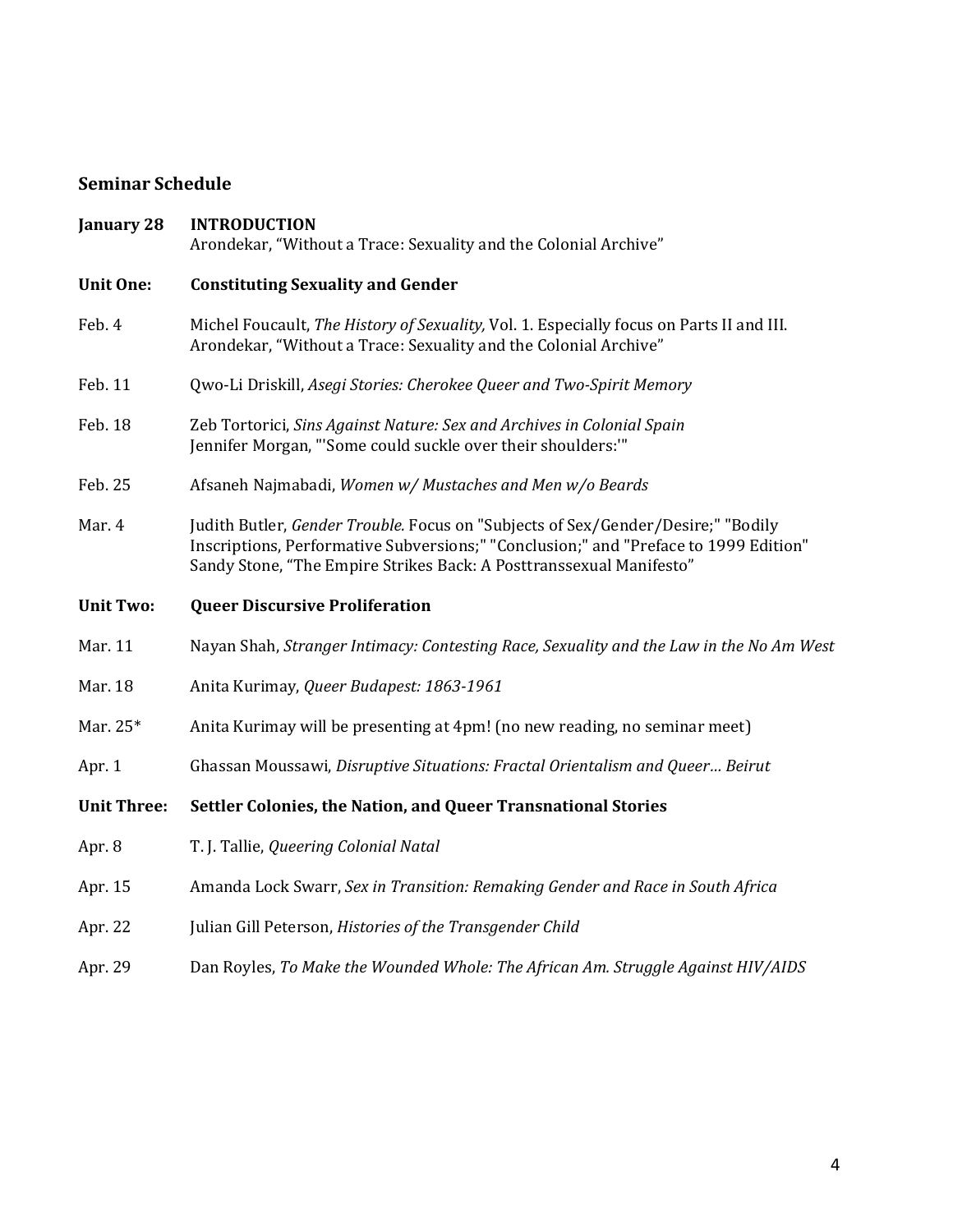# **Assignment Guidelines and Suggestions:**

You will be submitting written work to our Canvas page, on the Assignments tab.

I care most of all that you make the seminar and every assignment useful to you. Therefore, page lengths are guidelines only. Alternate forms of engaging readings are welcome; feel free to experiment with different voices, styles, formats, and mediums.

## **Three General Considerations:**

\*I always suggest that you *begin* your intellectual engagement, whether with readings, talks, or conversations, *with attention to the contributions* that the reading, person, or conversation offers. That is, the first question is, *"what is here, and what does it offer that is important?"* rather than, "what is wrong with this piece?" We'll talk more about this in seminar.

\**Creating Questions:* One of the key aspects of critical analysis is asking questions that inspire and guide yourself and others to discover and engage critical issues in the readings and also in your own research. Some questions are historical (what happened in the past), and some are historiographic (how has the conversation in the field developed over time or, more specifically, how is this author offering something new to existing scholarship). There are many different kinds of questions; make note of what is coming up for you, what are you wondering, and what does that tell you?

\**When we have more than one reading*, and also as our seminar develops a body of common readings, consider what the readings *together* offer? What is gained by putting different readings in dialogue with one another?

## **Tips for topic, thesis, method, conversation:**

*Topic: "***This book is about…"** in one sentence, articulate the subject to reflect the uniqueness of the work. (e.g., "This book is about the Civil War in the United States" is true of a zillion books. What is this particular Civil War book about, or offering, that is unique?)

*What's a thesis? It is the core argument of the work.* Usually, an author will announce their thesis within the first few pages of an article, or within the first 10 pages of a book. Sometimes they'll use explicit language like, **"In this article I argue that…."** That's a good clue that the thesis will follow. However, occasionally people use that phrase and what follows is not their thesis, while at the same time they write their thesis in a more obscure way. So, *once you think you have a thesis statement,* you then want to think about the entire work and ask yourself if the statement you have come up *with is actually reflected in the content and design of the book.* If it isn't, try again. Be aware that there are books that lack an *explicitly* stated thesis. Be aware also that some works have multiple theses, or a thesis with 2 or 3 parts.

*A thesis statement:* you may write this in the author's words, or in your own words. It should be a statement that reflects the unique scope of this work—that is, not so general that it could be about any number of books—while also being succinct.